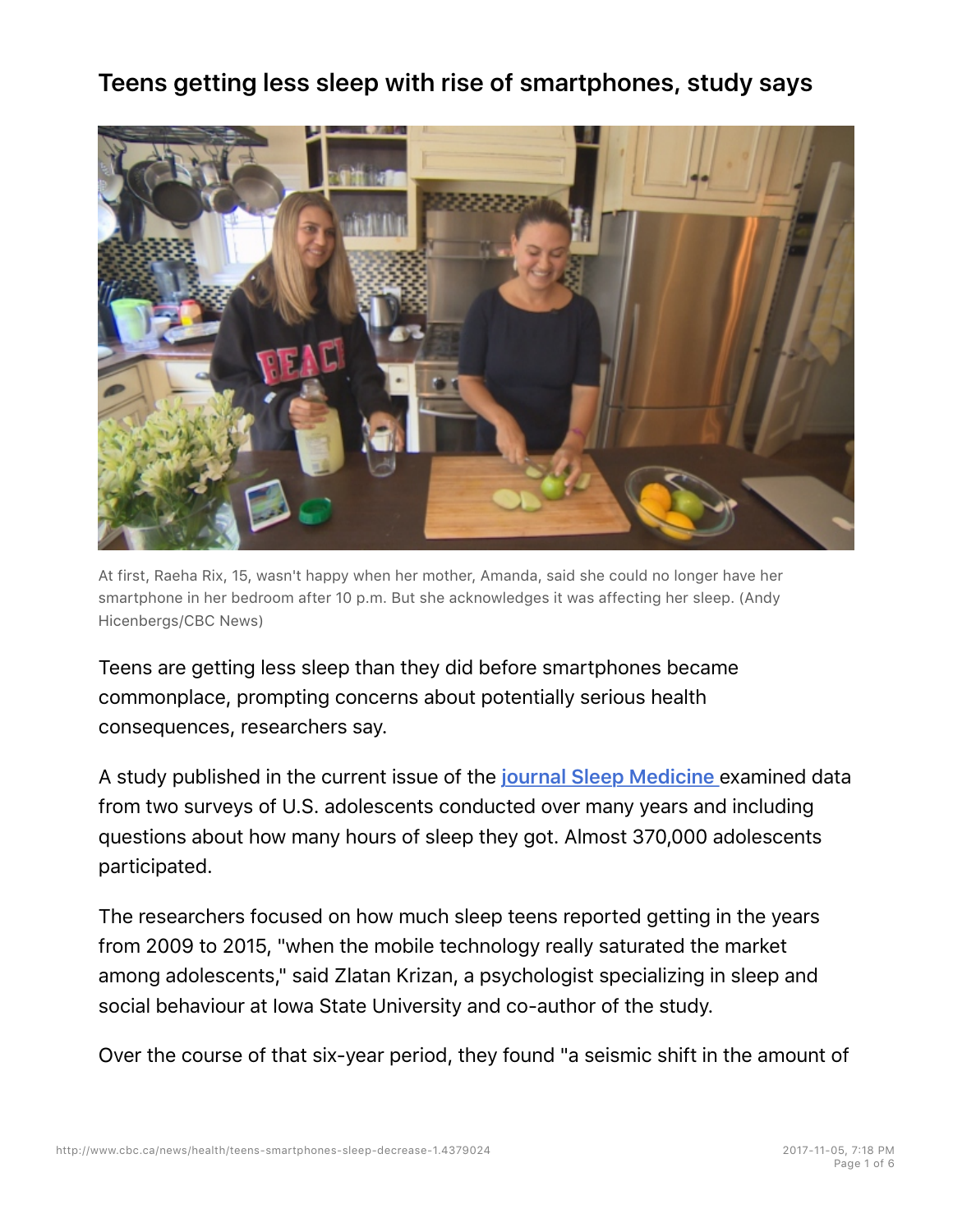sleep that a typical teen gets," Krizan told CBC health reporter Vik Adhopia.



Zlatan Krizan, a psychology researcher specializing in sleep, personality and social behaviour at Iowa State University, was one of the authors of a recent study that showed a trend of teens getting less sleep over the years they started using smartphones. (Iowa State University)

Krizan and his colleagues found that teens were 16 to 17 per cent more likely to report getting less than seven hours of sleep a night in 2015 than they were in 2009. The recommended amount of sleep for 13 to 18-year-olds is eight to 10 hours per night, according to the **U.S. Centers for Disease Control and Prevention**.

## **What's keeping them up?**

The researchers looked at other factors besides electronic devices that might affect the amount of sleep teens were getting, including working after school, homework and watching TV, but the number of hours spent on those activities remained "relatively stable or reduced" between 2009 and 2015.

"The only factor that also increased during the time that could be responsible for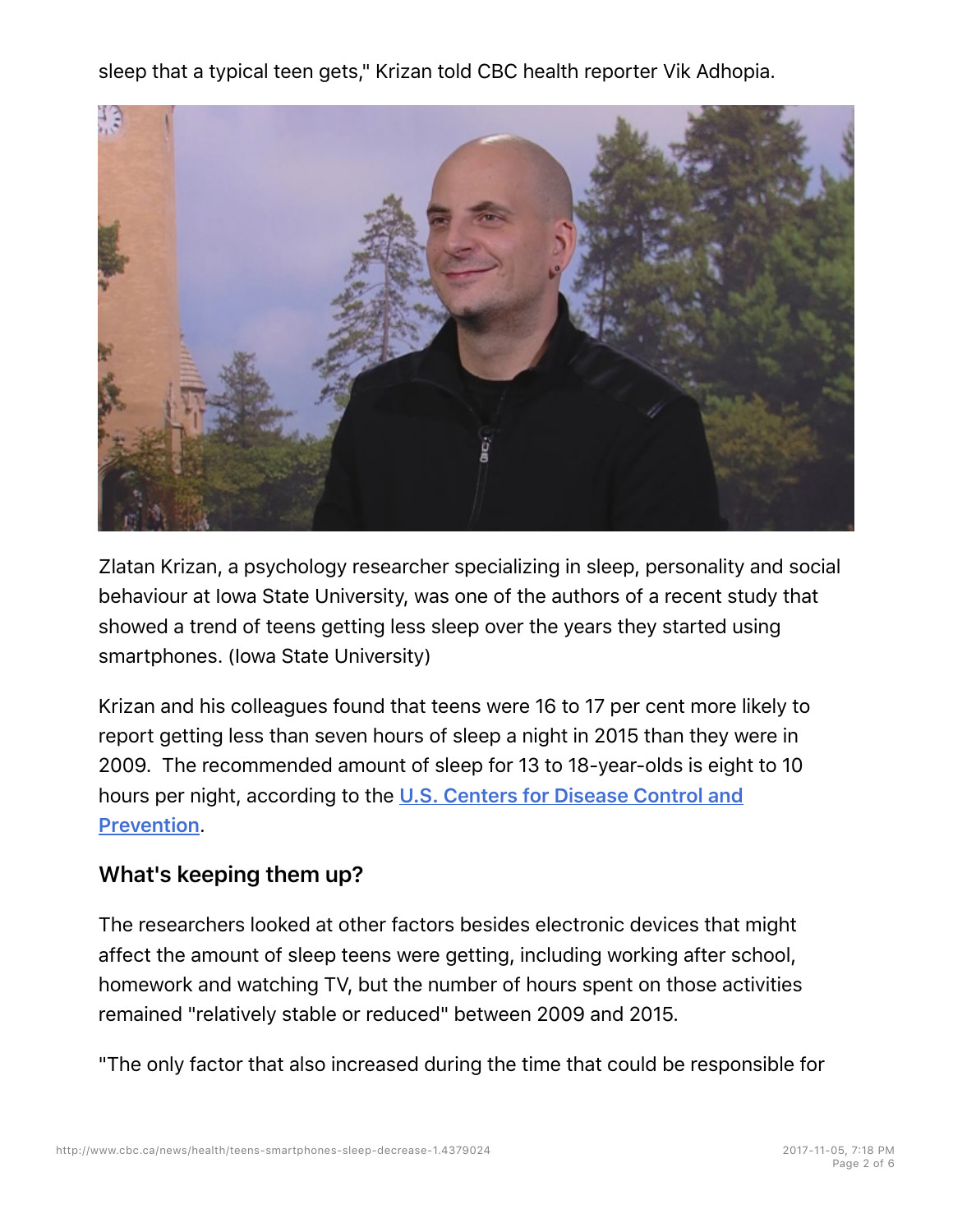the shortened sleep is social media, news online and the kind of activities that mobile phones are used for," Krizan said.

# **Streaming instead of dreaming: Problems linked to kids' media device use at bedtime**

The researchers emphasize that the amount of time teens spend on their phones not just whether they're using them at night — is an important factor in whether or not they're losing sleep.

Teens who used the technology for two hours or less a day didn't appear to suffer any adverse effects on their sleep, Krizan said.

"[But] once you get five hours of use a day or more, you really see a heavily curtailed sleep," he said.

Getting enough sleep in adolescence is "crucial," the study says. In addition to immediate effects, such as performance in school, sleep habits established in the teen years can contribute to sleep patterns and health for adulthood. Lack of sleep has been linked to health problems ranging from obesity and diabetes to depression and substance use.

"[Sleep is] just one of those things that really reaches into all corners of our lives," Krizan said.

#### **'I need to go check it'**

The study results don't surprise Amanda Rix and her 15-year-old daughter Raeha.

Until recently, Raeha took her smartphone to her bedroom with her at night, and would "use it a lot."

"Like watching stuff, texting people and then when I was ready to go to bed, I'd like put it on the floor," she said.

But the temptation to pick up the phone again while she was trying to sleep was often too much to resist.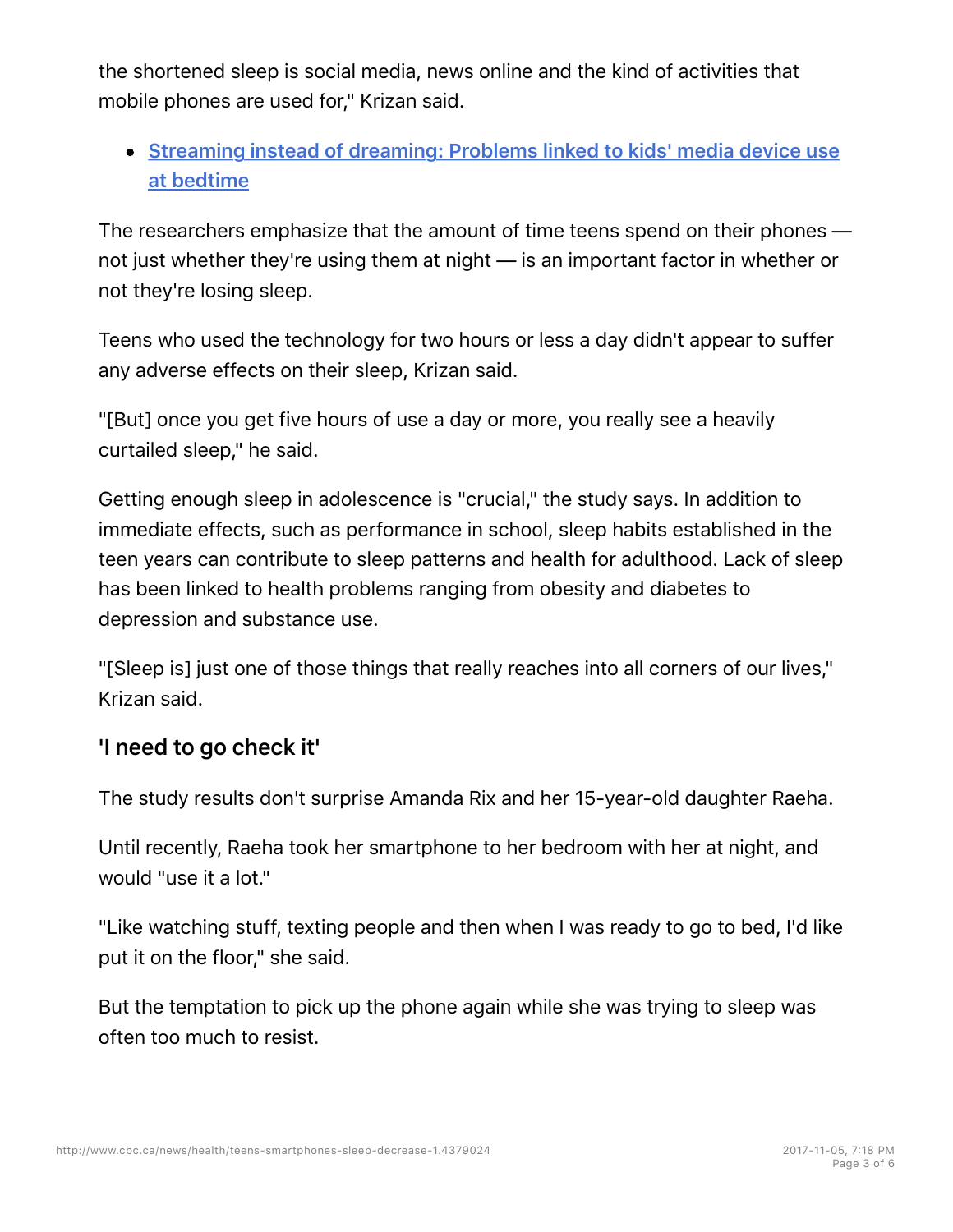

Raeha Rix says she's had friends Snapchat her as late as 1 a.m. (Andy Hicenbergs/CBC News)

"Sometimes I'd just be like, 'No I gotta go to bed, like I want to get up early and straighten my hair' or something so I'd just like turn over," she said. "And then I'd be like, 'No, I need to go check it' and then I'd pick it up."

Her mother, Amanda, said Raeha would be "exhausted" by the time she got home from school.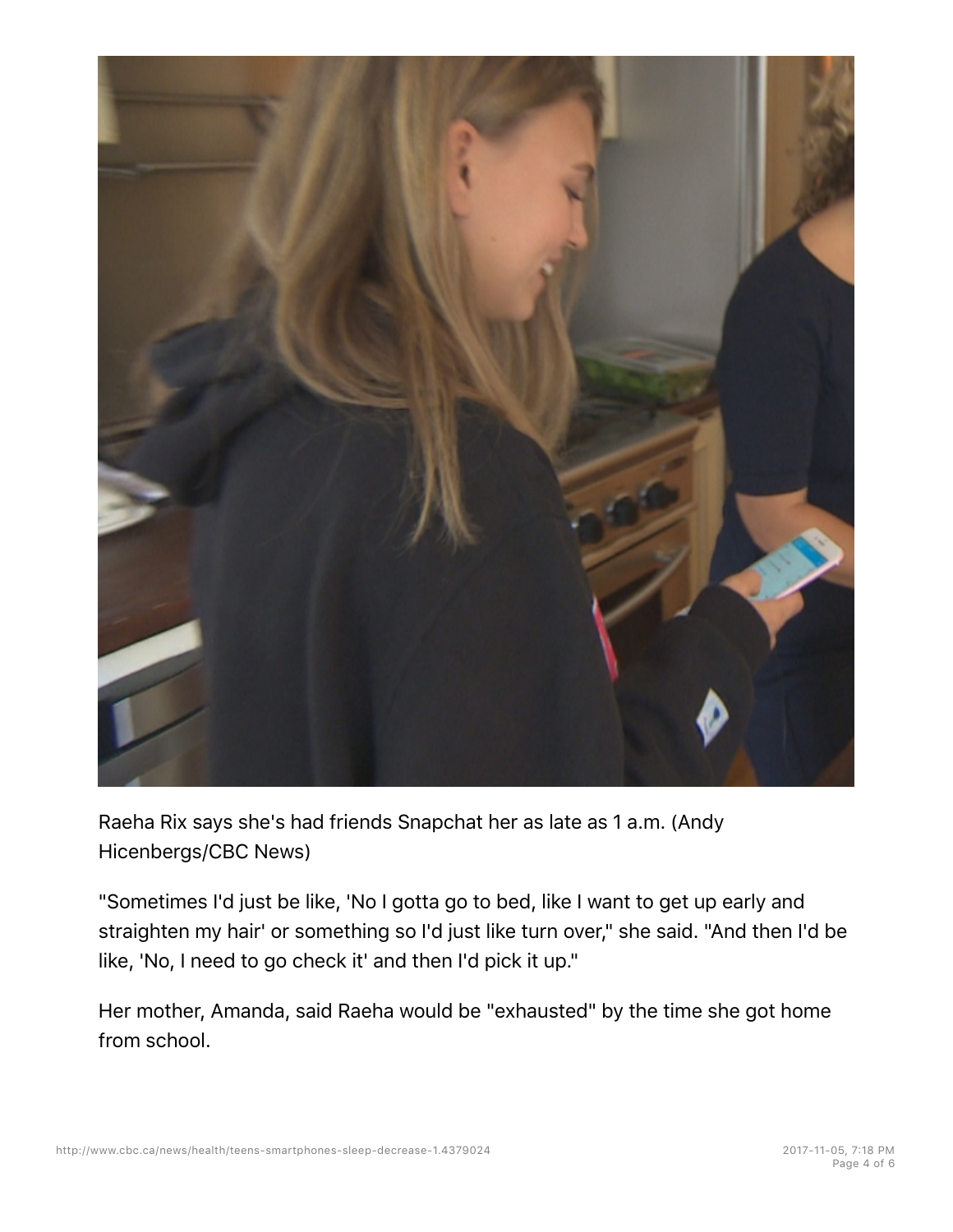"By 3 o'clock when you want to curl up and have a nap, that's a good sign that she's not getting enough sleep," she said.

So Amanda imposed a house rule. As a real estate agent, she admits to checking her own phone at night, too. Now, both mother and daughter leave their phones outside their bedrooms when it's time to sleep — and both say they're sleeping better as a result.

### **Lack of sleep 'getting worse'**

Lack of sleep is an issue affecting more and more teens, said Dr. Rachel Morehouse, medical director of the Atlantic Sleep Centre at Saint John Regional Hospital in New Brunswick.

"It just seems like it's getting worse," she told CBC News.